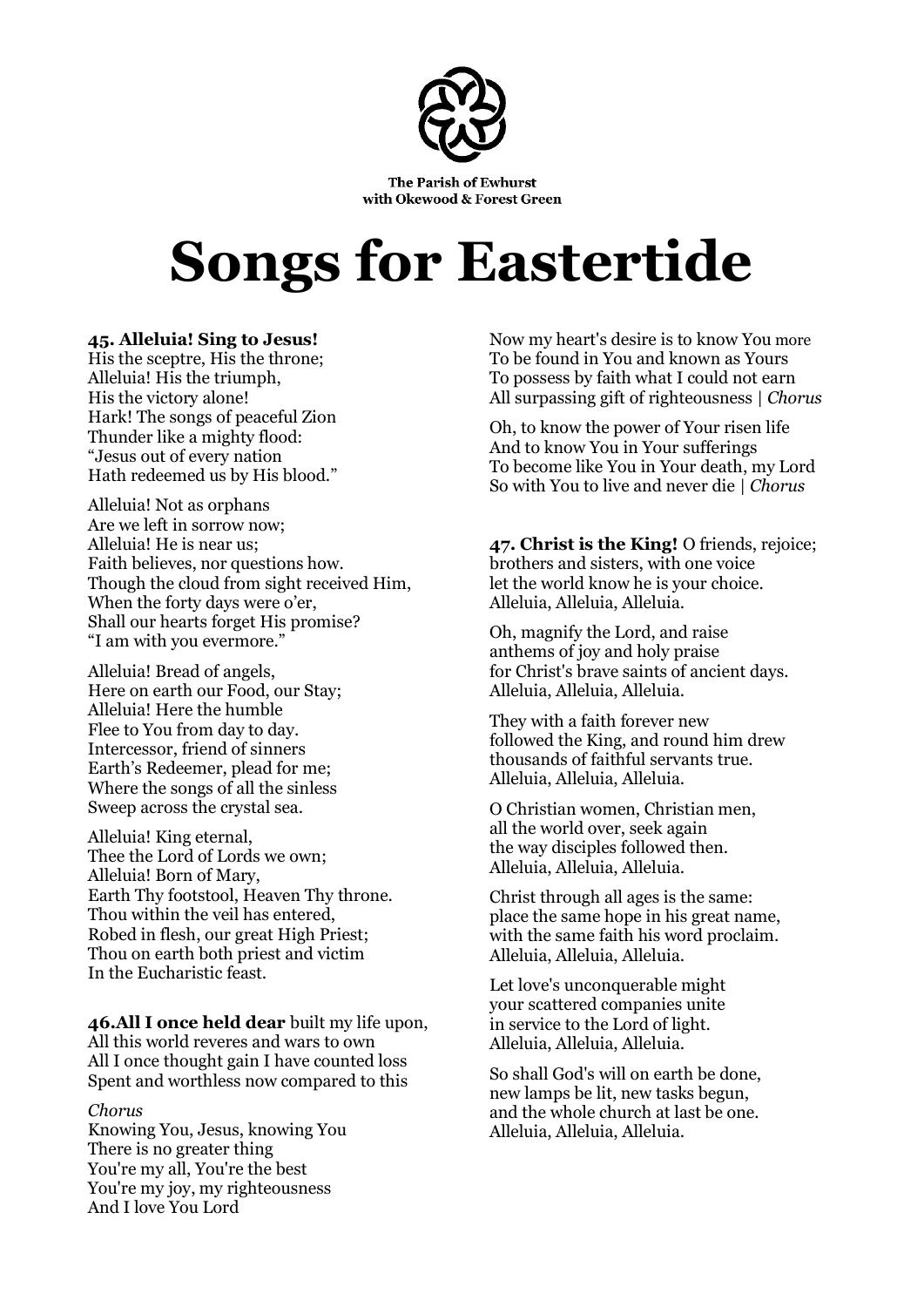## **48. I danced in the morning**

when the world was begun, and I danced in the moon and the stars and the sun, and I came down from heaven and I danced on the earth, at Bethlehem I had my birth.

## *Chorus*

Dance, then, wherever you may be, I am the Lord of the Dance, said he, and I'll lead you all, wherever you may be, and I'll lead you all in the Dance, said he.

I danced for the scribe and the pharisee, but they would not dance and they wouldn't follow me. I danced for the fishermen, for James and John they came with me and the dance went on. *Chorus*

I danced on the Sabbath and I cured the lame; the holy people said it was a shame. they whipped and they stripped and they hung me on high, and they left me there on a Cross to die. *Chorus*

I danced on a Friday when the sky turned black; it's hard to dance with the devil on your back. They buried my body and they thought I'd gone, but I am the Dance, and I still go on. *Chorus*

They cut me down and I leapt up high; I am the life that'll never, never die; I'll live in you if you'll live in me - I am the Lord of the Dance, said he. *Chorus*

## **49. We have a gospel to proclaim**

Good news for all throughout the earth; The gospel of a Saviour's name: We sing His glory, tell His worth.

Tell of His birth at Bethlehem, Not in a royal house or hall But in a stable dark and dim: The Word made flesh, a light for all.

Tell of His death at Calvary, Hated by those He came to save; In lonely suffering on the cross For all He loved, His life He gave. Tell of that glorious Easter morn: Empty the tomb, for He was free. He broke the power of death and hell That we might share His victory.

Tell of His reign at God's right hand, By all creation glorified; He sends His Spirit on His Church To live for Him, the Lamb who died.

Now we rejoice to name Him King: Jesus is Lord of all the earth. This gospel message we proclaim: We sing His glory, tell His worth.

## **50. I, the Lord of sea and sky,**

I have heard My people cry. All who dwell in dark and sin, My hand will save. I who made the stars of night, I will make their darkness bright. Who will bear My light to them? Whom shall I send?

## *Chorus*

Here I am Lord, is it I Lord? I have heard You calling in the night. I will go Lord, if You lead me. I will hold Your people in my heart

I, the Lord of snow and rain, I have born my peoples pain. I have wept for love of them, they turn away. I will break their hearts of stone, Give them hearts for love alone. I will speak My word to them Whom shall I send? | *Chorus*

I, the Lord of wind and flame, I will tend the poor and lame. I will set a feast for them, My hand will save Finest bread I will provide, Till their hearts be satisfied. I will give My life to them, Whom shall I send? | *Chorus*

## **51. Love divine, all loves excelling,**

joy of heaven, to earth come down, fix in us thy humble dwelling, all thy faithful mercies crown. Jesus, thou art all compassion, pure, unbounded love thou art. Visit us with thy salvation; enter every trembling heart.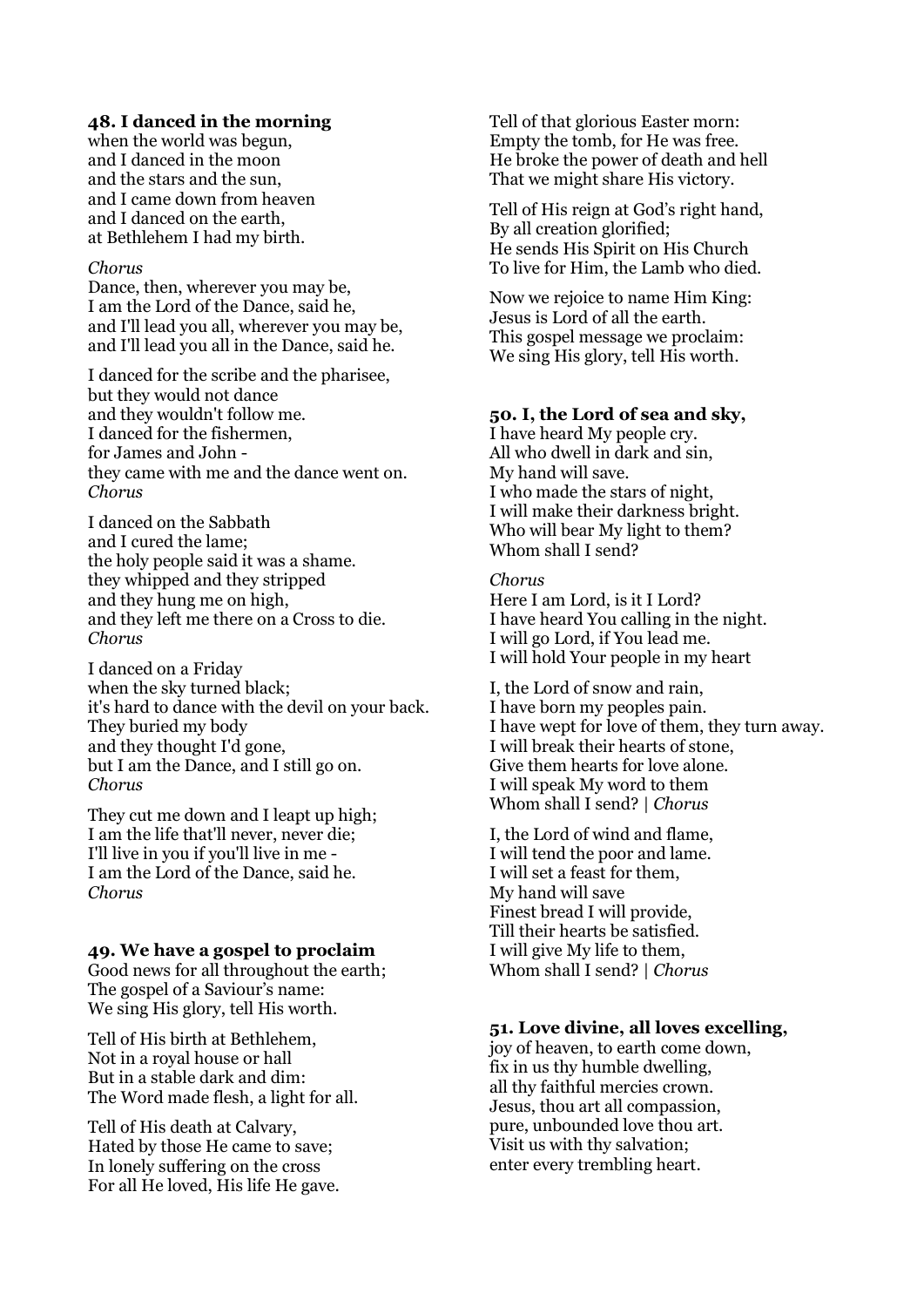Come, Almighty, to deliver, let us all thy life receive. Suddenly return, and never, never more they temples leave. Thee we would be always blessing, serve thee as thy hosts above, pray, and praise thee without ceasing, glory in thy perfect love.

Finish, then, thy new creation; true and spotless let us be. Let us see thy great salvation perfectly restored in thee. Changed from glory into glory, till in heaven we take our place, till we cast our crowns before thee, lost in wonder, love and praise.

## **52. Jesus shall reign where'er the sun**

does his successive journeys run, his kingdom stretch from shore to shore, till moons shall wax and wane no more.

People and realms of every tongue dwell on his love with sweetest song, and infant voices shall proclaim their early blessings on his name.

Blessings abound where'er he reigns: the prisoner leaps to lose his chains, the weary find eternal rest, and all the sons of want are blest.

Let every creature rise and bring peculiar honours to our King; Angels descend with songs again And earth repeat the loud Amen.

## **53. Breathe on me, Breath of God,**

Fill me with life anew, That I may love what Thou dost love, And do what Thou wouldst do.

Breathe on me, Breath of God, Until my heart is pure, Until with Thee I will one will, To do and to endure.

Breathe on me, Breath of God, Till I am wholly Thine, Until this earthly part of me Glows with Thy fire divine.

Breathe on me, Breath of God, So shall I never die, But live with Thee the perfect life Of Thine eternity.

# **54. Jesus, stand among us**

in thy risen pow'r; let this time of worship be a hallowed hour.

Breathe the Holy Spirit into ev'ry heart; bid the fears and sorrows from each soul depart.

Thus, with quickened footsteps we'll pursue our way, watching for the dawning of eternal day.

**55. Morning has broken** like the first morning Blackbird has spoken like the first bird Praise for the singing, praise for the morning, praise for them springing fresh from the word.

Sweet the rain's new fall, sunlit from heaven, like the first dew fall on the first grass. Praise for the sweetness of the wet garden, sprung in completeness where his feet pass.

Mine is the sunlight, mine is the morning, born of the one light Eden saw play. Praise with elation, praise every morning, God´s recreation of the new day.

## **56. The moon and stars they wept**

The morning sun was dead The Saviour of the world was fallen His body on the cross His blood poured out for us The weight of every curse upon him

One final breath He gave As Heaven looked away The Son of God was laid in darkness A battle in the grave The war on death was waged The power of hell forever broken

The ground began to shake The stone was rolled away His perfect love could not be overcome Now death where is your sting Our resurrected King has rendered you defeated

Forever, He is glorified Forever, He is lifted high Forever, He is risen He is alive, He is alive

The ground began to shake The stone was rolled away His perfect love could not be overcome Now death where is your sting Our resurrected King has rendered you defeated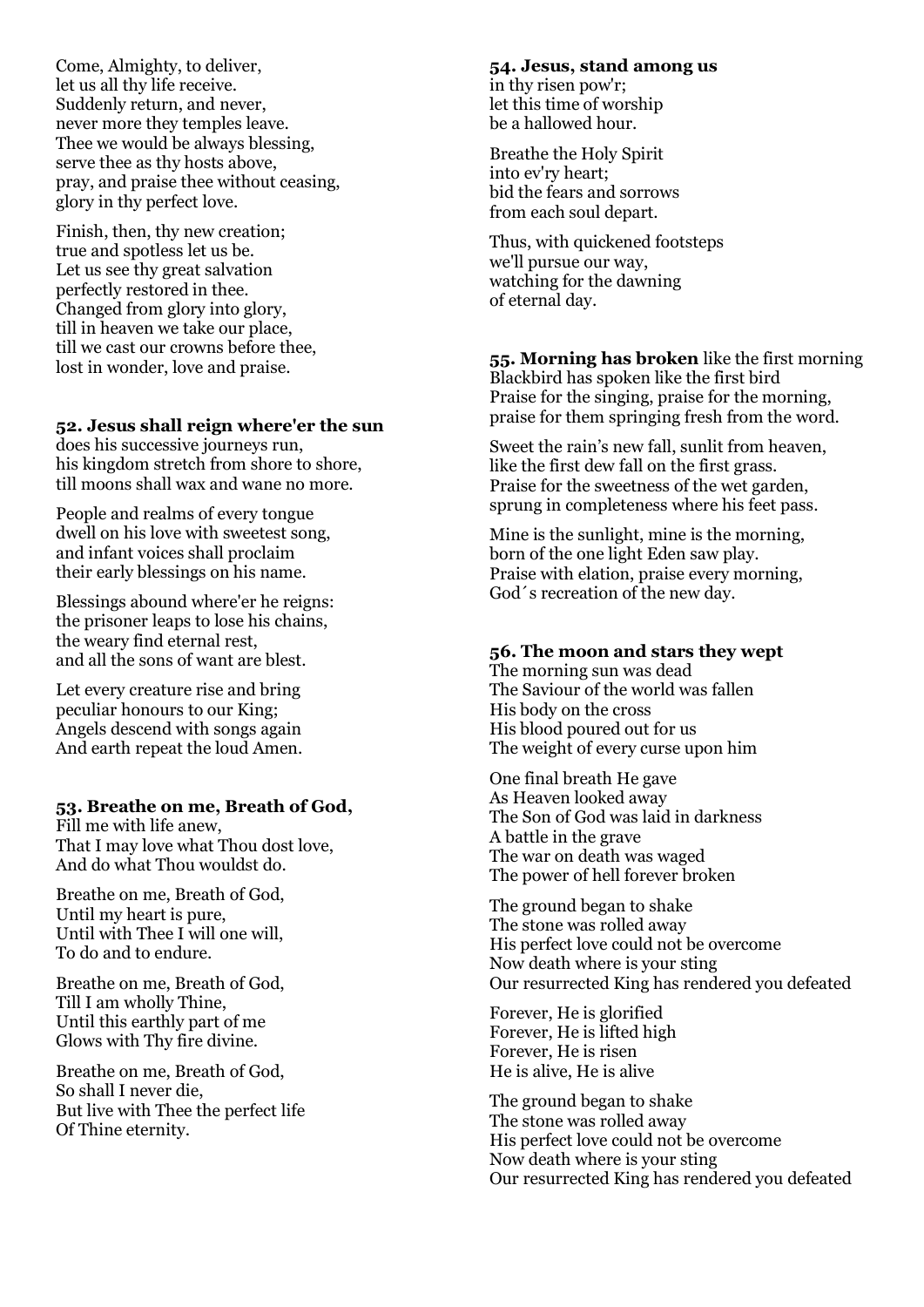Forever, He is glorified Forever, He is lifted high Forever, He is risen He is alive, He is alive

We sing Hallelujah We sing Hallelujah We sing Hallelujah The Lamb has overcome

We sing Hallelujah We sing Hallelujah We sing Hallelujah The Lamb has overcome

Forever, He is glorified Forever, He is lifted high Forever, He is risen He is alive He is alive (Forever) Forever, He is glorified Forever, He is lifted high Forever, He is risen He is alive He is alive

## **57. Every time I tried to make it on my own**

Every time I tried to stand, and [start](https://www.definitions.net/definition/start) to fall And all [those](https://www.definitions.net/definition/those) lonely [roads](https://www.definitions.net/definition/roads) that I hav[e travelled](https://www.definitions.net/definition/traveled) on There was Jesus

When the life [I built](https://www.definitions.net/definition/built) came [crashing](https://www.definitions.net/definition/crashing) to the ground When the [friends](https://www.definitions.net/definition/friends) I had were [nowhere](https://www.definitions.net/definition/nowhere) to be found I couldn't see it then but I can see it now There was Jesus

In the waiting, in the searching In the healing, and the hurting Like a [blessing](https://www.definitions.net/definition/blessing) buried in the [broken](https://www.definitions.net/definition/broken) pieces Every minute, [every](https://www.definitions.net/definition/every) moment Where I've been or [where](https://www.definitions.net/definition/where) I'm going Even when I didn't know it Or couldn't see it There was Jesus

For this man who [needs](https://www.definitions.net/definition/needs) amazing kind of [grace](https://www.definitions.net/definition/grace) (mm-hmm) Fo[r forgiveness](https://www.definitions.net/definition/forgiveness) at [a price](https://www.definitions.net/definition/price) I couldn't pay (mmhmm, mm-hmm) I'm not [perfect](https://www.definitions.net/definition/perfect) so [I thank](https://www.definitions.net/definition/thank) God [every](https://www.definitions.net/definition/every) day There was Jesus, There was Jesus

In the waiting, in the searching In the healing, and the hurting Like a [blessing](https://www.definitions.net/definition/blessing) buried in the [broken](https://www.definitions.net/definition/broken) pieces Every minute, [every](https://www.definitions.net/definition/every) moment Where I've been and [where](https://www.definitions.net/definition/where) I'm going Even when I didn't know it Or couldn't see it There was Jesus On the mountains, In the valleys

There was Jesus In the shadows of the alleys There was Jesus In the fire, in the flood There was Jesus Always is and [always](https://www.definitions.net/definition/always) was, oh

No, I [never](https://www.definitions.net/definition/never) walk alone Never walk alone You are [always](https://www.definitions.net/definition/always) there

In the waiting, in the searching In the healing, and the hurting Like [a blessing](https://www.definitions.net/definition/blessing) buried in th[e broken](https://www.definitions.net/definition/broken) pieces Every minute, [every](https://www.definitions.net/definition/every) moment Where I've been and [where](https://www.definitions.net/definition/where) I'm going Even when I didn't know it Or couldn't see it There was Jesus

There was Jesus, There was Jesus, There was Jesus

## **58. Light the Fire again**

Don't let our love grow cold 'Cause I'm calling out Light the fire again Don't let our vision die I'm calling out Light the fire again

You know my heart, my deeds I'm calling out Light the fire again I need your discipline I'm calling out Light the fire again

I am here to buy gold Refined in the fire, naked and poor Wretched and blind I come Clothe me in white So I won't be ashamed Lord, light the fire again

# **59. There is a redeemer**

Jesus, God's own son Precious lamb of God, Messiah, Holy one

Jesus my redeemer, Name above all names Precious lamb of God, Messiah Oh, for sinners slain.

Thank you oh my father For giving us your son And leaving your spirit 'til the work on earth is done.

When I stand in glory I will see his face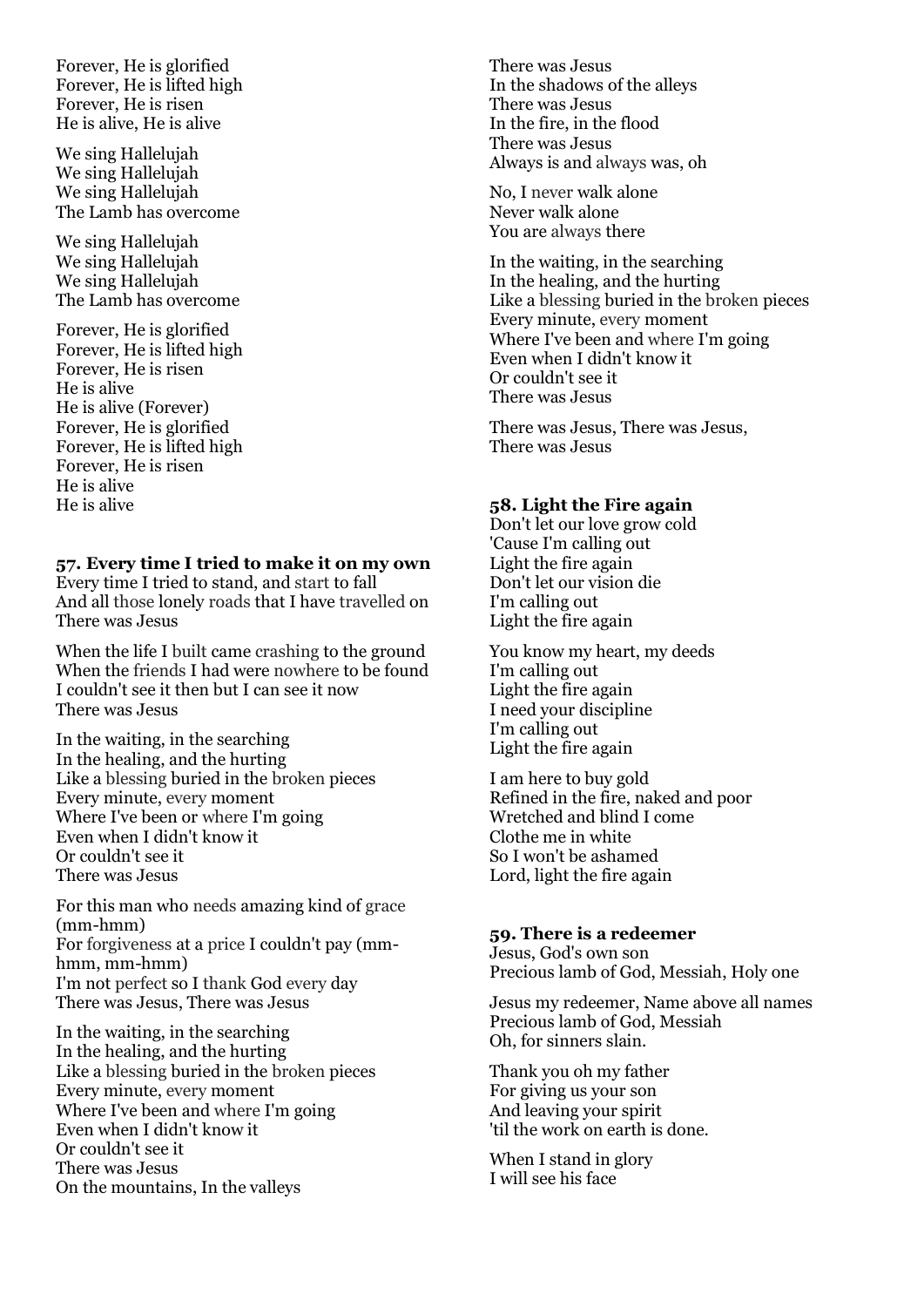And there I'll serve my king forever In that holy place.

Thank you oh my father For giving us your son And leaving your spirit 'til the work on earth is done.

There is a redeemer Jesus, God's own son Precious lamb of God, Messiah, Holy one

Thank you oh my father For giving us your son And leaving your spirit 'til the work on earth is done. And leaving your spirit 'till the work on earth is done.

#### **60. There's nothing worth more**

That will ever come close, nothing can compare You're our living hope, Your presence, Lord

I've tasted and seen of the sweetest of loves Where my heart becomes free And my shame is undone, Your presence, Lord

Holy Spirit, You are welcome here Come flood this place and fill the atmosphere Your glory, God, is what our hearts long for To be overcome by Your presence, Lord Your presence, Lord

There's nothing worth more That will ever come close Nothing can compare You're our living hope Your presence, Lord

I've tasted and seen of the sweetest of loves Where my heart becomes free And my shame is undone, Your presence, Lord

Holy Spirit, You are welcome here Come flood this place and fill the atmosphere Your glory, God, is what our hearts long for To be overcome by Your presence, Lord Your presence, Lord

Holy Spirit, You are welcome here Come flood this place and fill the atmosphere Your glory, God, is what our hearts long for To be overcome by Your presence, Lord Your presence, Lord

Let us become more aware of Your presence Let us experience the glory of Your goodness Let us become more aware of Your presence Let us experience the glory of Your goodness Let us become more aware of Your presence Let us experience the glory of Your goodness Let us become more aware of Your presence Let us experience the glory of Your goodness Lord

## **61. Jesus saved my soul**

When He died for me All those years ago Jesus set us free. When He died on the cross He died for you and for me.

Then He rose, He rose from the shadows With a light the world had never seen. And He stood over Death in victory He said, now you can Live forever with me.

#### **62. You were the Word at the beginning**

One with God the Lord Most High Your hidden glory in creation Now revealed in You our Christ

What a beautiful Name it is What a beautiful Name it is The Name of Jesus Christ my King What a beautiful Name it is Nothing compares to this What a beautiful Name it is The Name of Jesus

You didn't want heaven without us So Jesus You brought heaven down My sin was great Your love was greater What could separate us now

What a wonderful Name it is What a wonderful Name it is The Name of Jesus Christ my King What a wonderful Name it is Nothing compares to this What a wonderful Name it is The Name of Jesus What a wonderful Name it is The Name of Jesus

Death could not hold You, the veil tore before You You silence the boast of sin and grave The heavens are roaring, the praise of Your glory For You are raised to life again You have no rival, You have no equal Now and forever God You reign Yours is the kingdom, Yours is the glory Yours is the Name above all names

What a powerful Name it is What a powerful Name it is The Name of Jesus Christ my King What a powerful Name it is Nothing can stand against What a powerful Name it is The Name of Jesus